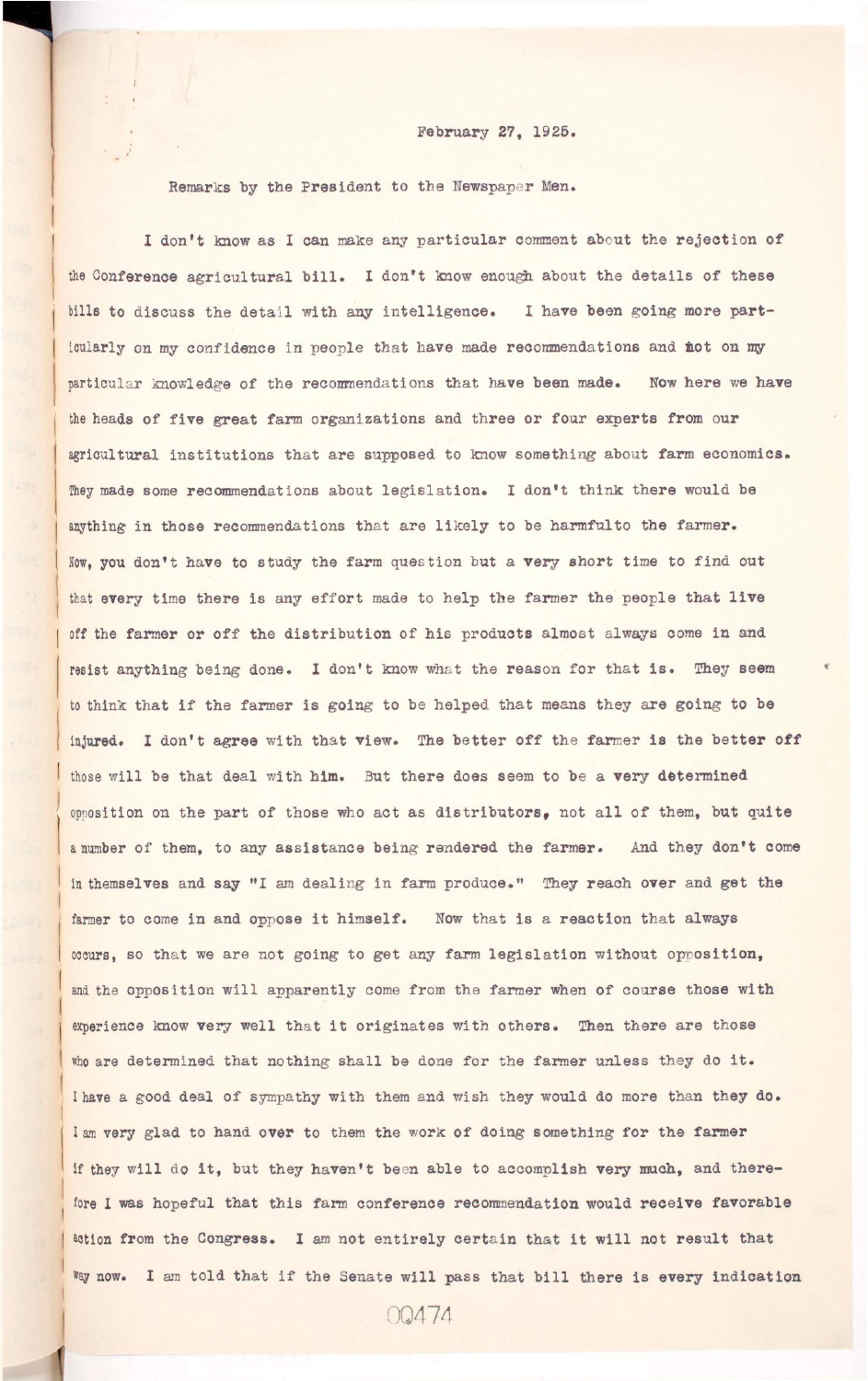that the House will then accept it. That is the report that comes to me. I think you know of the general effort I have been making, and I will be very glad to assume my share of the responsibility for it. I have done all I can, and now somebody else can do their's. I shall continue my efforts to help the farmer and I shall be glad to cooperate with anyone that is desirous of working in the same direction. Now what I have said here is not in the way of criticism and fault-finding. It is merely the statement of a set of facts and conditions which exist, and which should be taken into account when we are trying to do anything about farm legislation. I don't know whether there could be any substitute for the Conference measure. There could be other kinds of legislation. I doubt very much if there could be anything that could be substituted for it that would be nearly as helpful. Something else might go part way and I am always willing to go part way with anyone that doesn't want to go so far as I think it would be well to go, and not be in the position of saying, "if you don't want to go the whole distance we wont go anywhere."

I don't believe I can make any suggestions about the approval or disap**proval of bills .** 

There isn't anything more that I can say about Russia. I don't believe it is helpful to have me constantly make some comment about Russia. My position has been pretty clearly stated in my different messages and addresses. Conditions change. We have been hopeful all the time that conditions in Russia will change.

I can't make any comment about the illness of President Ebert of Germany, **other than to express my regret. I f i t i s proper, 1 think I may say that he has**  seemed to me to be doing the very best he could in a difficult situation and undertaking candidly to try and fulfill the obligations of his country.

**I don't expect to confer either today or tomorrow with Ambassador**  Kellogg. He dined with us last night. Very naturally we talked about things abroad, not so much in relation to affairs directly affecting the United States as in relation to the general affairs of Europe. I was very much pleased to **learn from him that he takes an optimistic attitude about conditions over there,**  not regarding every difficulty as settled or every problem solved at the present time, but very much pleased with the great progress that has been made, and he is **very hopeful that the remaining problems can be solved by the same methods and as** 

 $2.$ 

00475